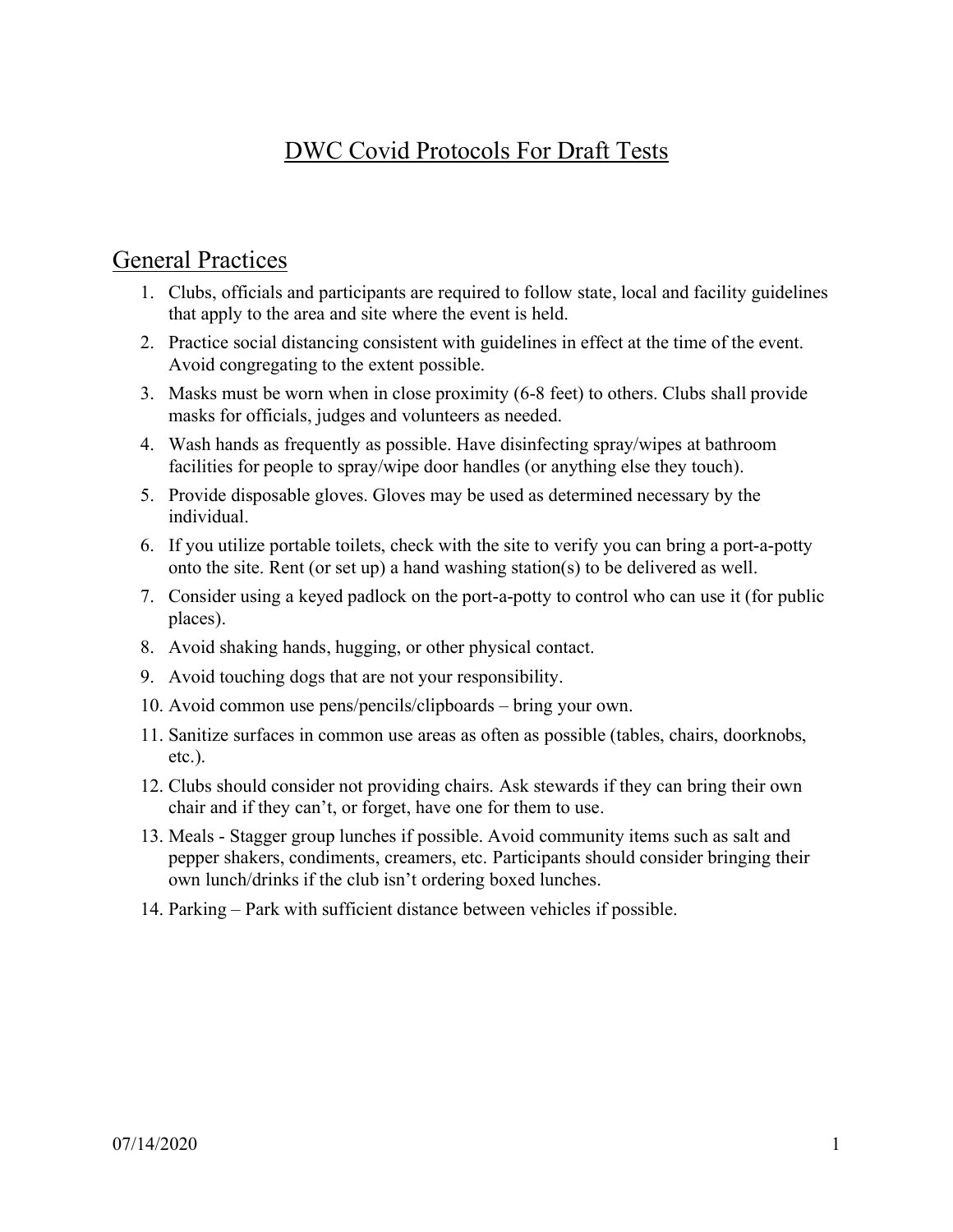## Premium List

- 1. List the Test Site to be used. The site needs to be available for use on the closing date.
- 2. State that the test may be divided into two sessions, one morning and one afternoon, to limit the number of people on site at any one time. If the club feels the need to divide their test, the following may occur:
	- There will be a draw to determine which session teams are in.
	- Sibling groups (Dogs belonging to the same owner) will be in the same session whenever possible.
	- NO request for which session your team(s) are placed in will be considered.
	- Awards will be done after each session.
	- Handlers will need to vacate the test site before check-in for the next group of teams.
- 3. Alternates can be added to the test up until and including the day before the test. If an alternate will be added to the second or third day they will need to be contacted the day/night before.
- 4. Additional Information
	- Masks will need to be worn during the group stay and the freight haul (Knowing this ahead of time will give teams the ability to train for this).
	- A COVID19 Waiver will be provided for inclusion in the Premium List. The waiver will need to be signed before an entry is complete. Any variation/edit to the waiver will have to be approved by the DWC.
	- Send the site requirements out with the final confirmation

#### Prior to the Test

- 1. Stay in contact with the point person for the Site. Contact the DWC if the site won't be available.
- 2. Stay in touch with your judges and make sure they're still comfortable traveling. Contact the DWC if there need to be a change of judge(s).
- 3. Choose a movable object that can easily be wiped after each handler. One example would be a wagon with a metal handle. Consider assigning a single person to be responsible to replace and wipe in between dogs.

#### **5. The club must provide a cleanable, impervious object for the load (such as a Rubbermaid container or plastic coffee container) that can be picked up with one hand and easily wiped and sanitized between handlers**

- 6. Choose distractions, visual and audio, that can easily be wiped down between stewards.
- 7. Consider offering boxed lunches for purchase by participants.
- 8. Suggested shopping list for items to have onsite:
	- 70% Isopropyl alcohol (available in one gallon jugs at feed stores that sell horse supplies). The alcohol can be put it in a spray bottle for easy use as a sanitizer.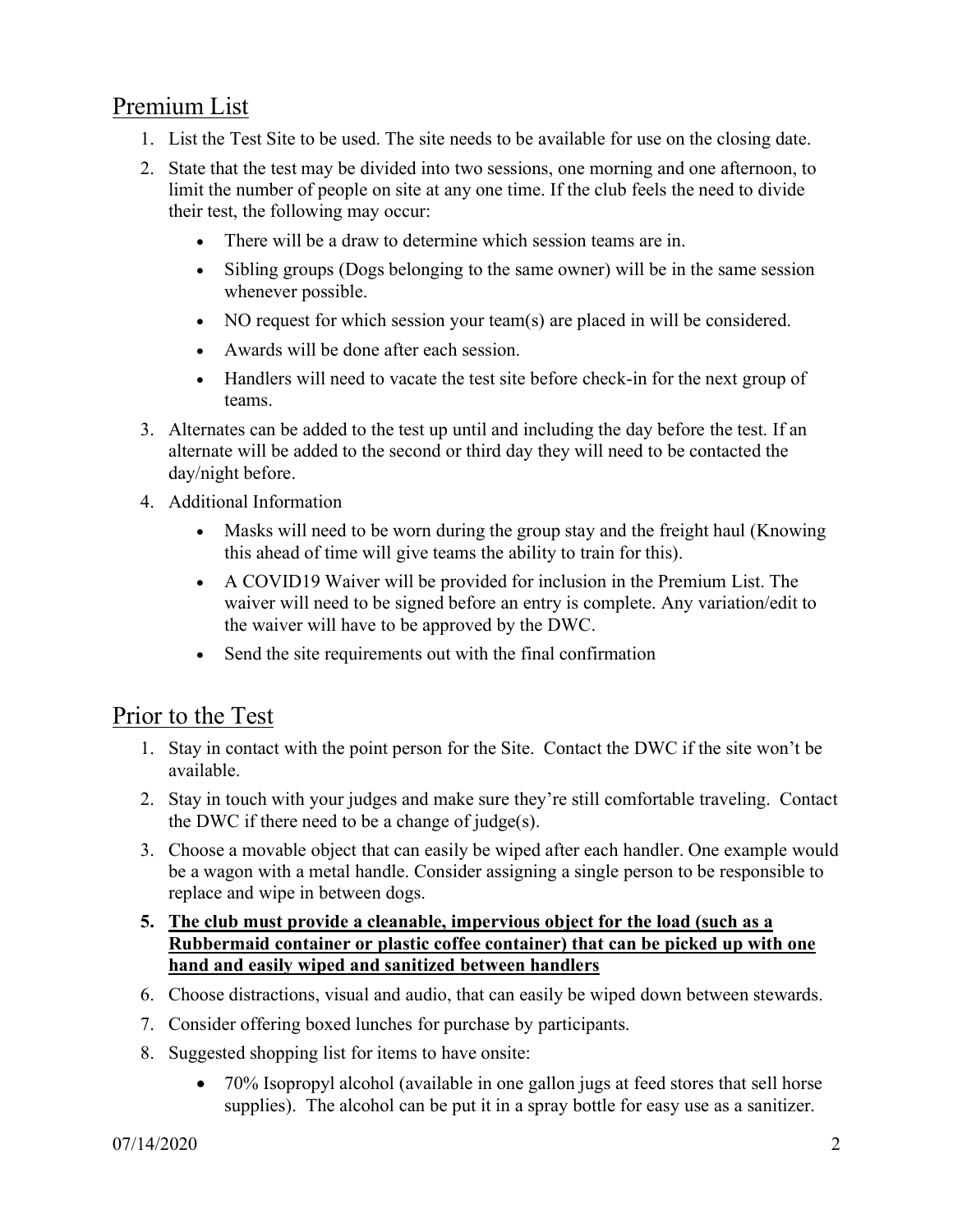- Nitrile Gloves
- Disinfecting Wipes
- Paper Towels
- Hand Sanitizer
- Soap and water for hand washing, if possible.
- Small Trash container for all non-toilet paper products, such as wipes and paper towels, used in the restroom/porta-potty. Paper towels, wipes, etc., are specifically not allowed to be disposed of in porta-potties.
- Signage at Porta-potty (if used) that all non-toilet paper products need to be disposed of in the small trash container.

## On Site

- 1. Self check-in must be used. The handlers entry packet shall include the cart number, catalog, armband number (if used add a rubber band), binder clip, and may include a ring favor in a large ziplock-type bag and placed at their cart location. The ziplock bag shall be labeled with the handler and dog's names.
- 2. The secretary's table will need to have a zone marked off which no one is to enter during the test. The secretary shall not hand their catalog to the handlers for their review.
- 3. The secretary will handle the clipboards as usual. The secretary and judges are responsible for cleaning anything they handle to the degree they are comfortable with. Disinfecting wipes shall be provided for the secretary's table.
- 4. Use one entrance and one exit per ring in order to keep teams from coming into close proximity to each other.
- 5. Consider marking off areas near the rings for exhibitors to set-up personal pop-up tents.
- 6. The judges will measure the carts and will need to have a scribe provided to write down the cart measurements. The tape measure shall be wiped clean before it's given to the person(s) setting the narrows.
- 7. The moveable object (MO) must be easily cleaned between teams. A wagon with a metal handle is one example that would be easy to wipe down. Consider leaving wipes with the MO.
- 8. Self Check-out shall be used. Scoresheets will be put into the Ziplock bag that was originally used for check-in. The Ziplock bag will be wiped down and returned to the original ringside cart location.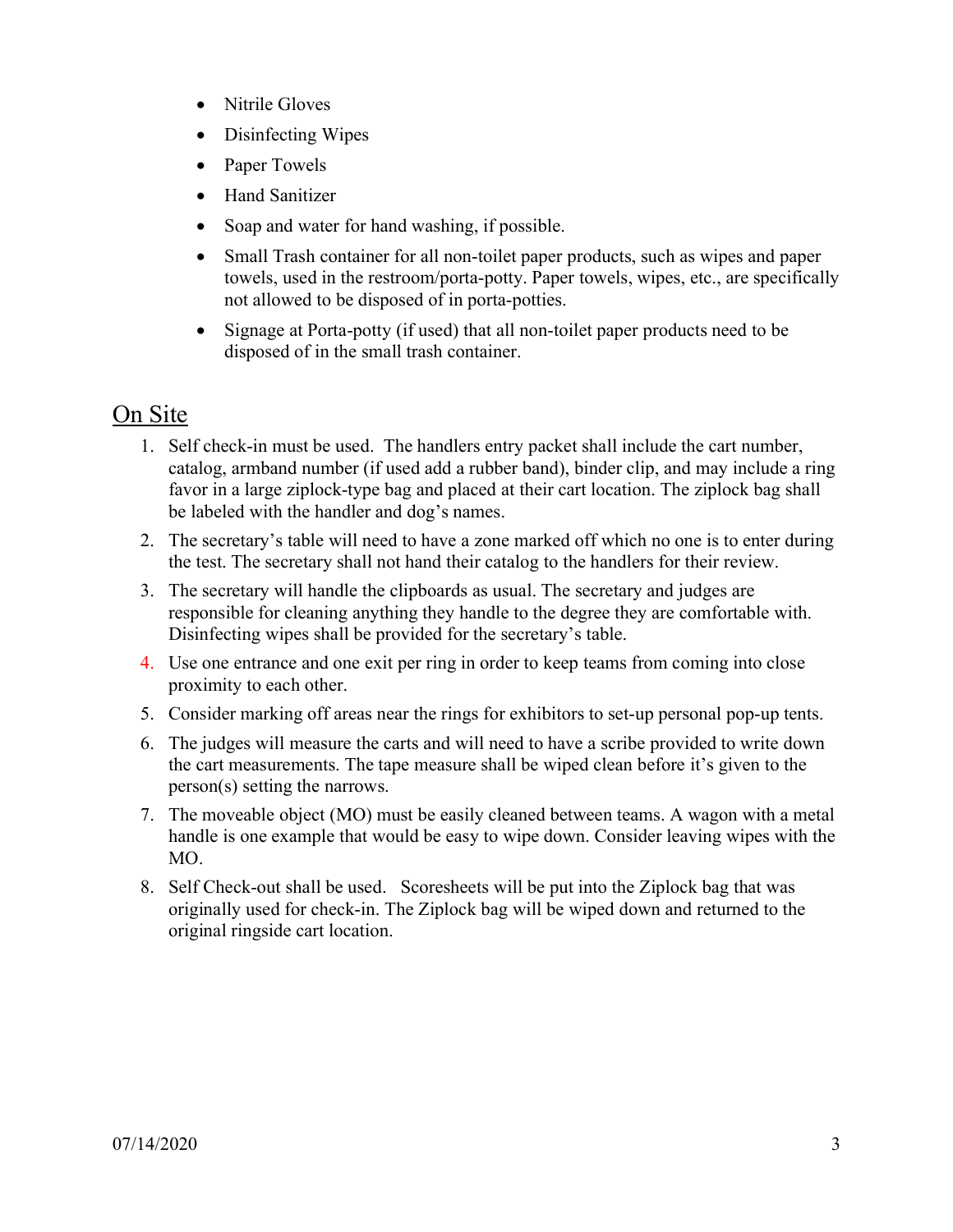## **Judges**

Judges shall take care to protect the teams while they're in the ring. This will require a concerted effort between the judge, stewards and handlers.

- Judges shall wear face masks when they're within 6 feet of others.
- Judges shall wash/wipe hands as frequent as possible throughout the day. For example, after handing each completed scoresheet/clip board to the secretary and before picking up the next scoresheet/clip board, the judges could wipe hands with sanitizing wipe or alcohol wipe. Judges shall also frequently sanitize the pen they are using.
- All teams shall be called in catalog order to provide order and efficiency. The only exception may be for any move-ups for subsequent tests.
- Judges must practice ring awareness, be conscious of spacing, and take appropriate measures to avoid crowding of teams for the **Walk Through**, **Group Stays** and at all other times.
- Equipment used to measure carts must be sanitized after each check-in.
- Clubs shhould consider providing boxed lunches for judges and volunteers.
- One judge shall be designated to always handle the back up stick and the other judge will then do the timing.
- Determine where the steward will stand for the Load and Unload since they may need to move into position after the team has arrived and stopped.

## Handlers/Volunteers

Participants are expected to follow state, local government, facility and event guidelines. Clubs shall be prepared to enforce the guidelines that apply to their event.

- Must wear masks at all times when within 6 feet of others.
- Handlers will need to be available when their equipment is being checked in.
- If weight(s) for the freight haul needs to be weighed, the handler will be responsible for carrying the item(s) to the scale and back to the staging area.
- Judges will not handle any harnesses or any part of the cart other than what is needed to measure the cart.
- Handlers may go without a mask while maneuvering.
- Handlers must put a mask on before the Load and Unload steward approaches.
- Gate steward will need to use appropriate wipes, gloves, etc when bringing the carts into the ring.
- For the Recall Exercise the handler will take the leash with them and not hand it to a judge.

## Exercises

- **Basic Control –** No change
- **Recall –** Handler keeps the leash with them and doesn't give it to the judge.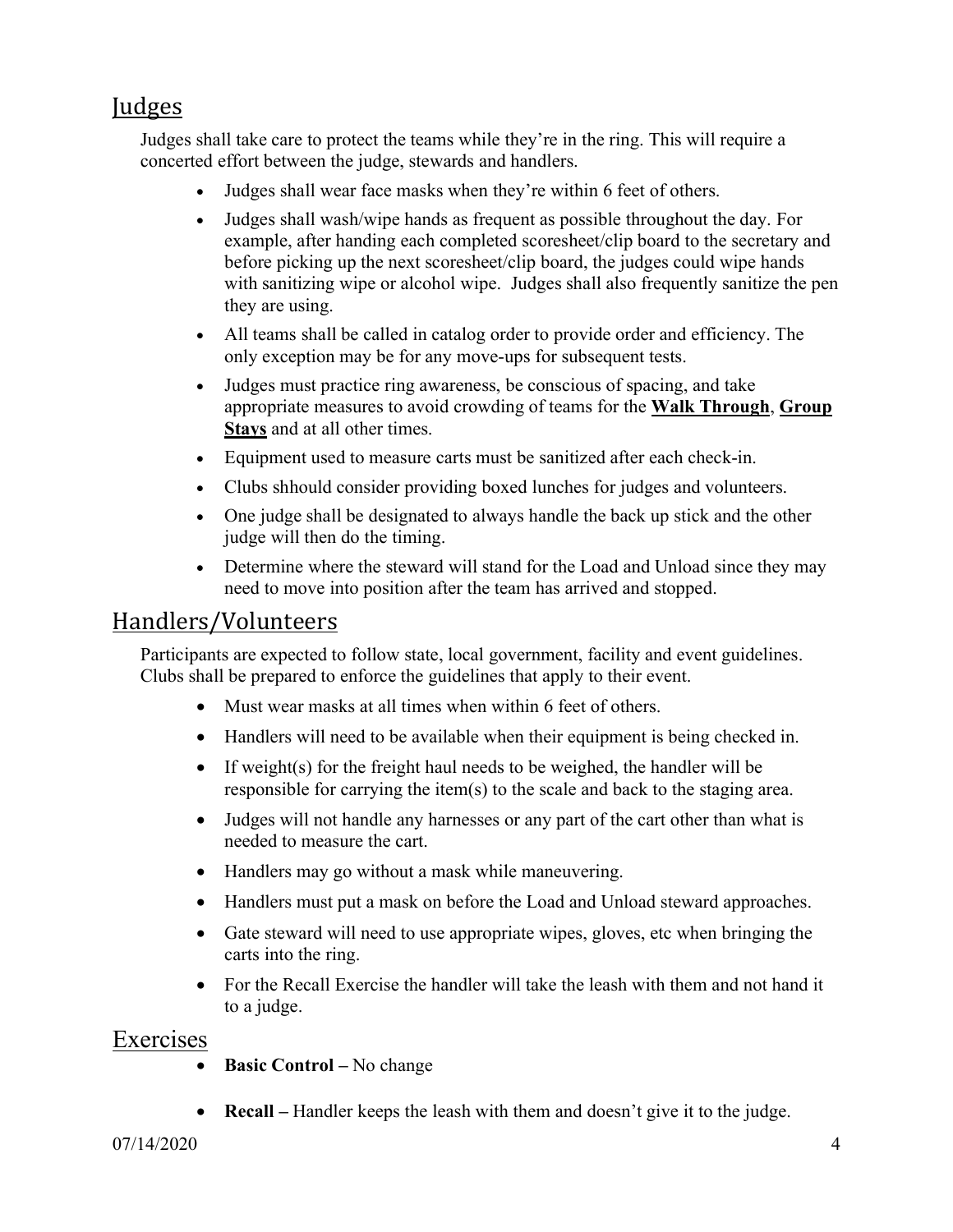- **Harness and Hitch –** Judges won't touch the dog or harness. If the judge needs to see any part of the harness or hitch, the handler will make that possible.
- **Load & Unload –** A chair, small table or similar object will be provided to place the load on. The steward will approach once the handler has their mask on and stand near the load. The greeting will be verbal only. During the unload the steward will still pat the dog, two pats is perfect. The handler can choose to wipe the dog's head, if they wish. The club must provide a cleanable, impervious object for the load that can be picked up with one hand and easily be wiped down between handlers. Examples would include a plastic coffee can, Rubbermaid container, plastic dog ball.
- **Slow** No change.
- **Group Stay –** Keep a distance of at least 6 feet from other handlers Masks shall be worn.
- **Freight Haul -** Keep a distance of at least 6 feet from other handlers Masks shall be worn.
- **Awards and Scoresheets -** Ribbons/Trophies are to be available for the handlers to get them themselves. Scoresheets will be put into the Ziplock bag that was originally used for check-in. The Ziplock bag will be wiped down and returned to the original ringside cart location.

#### Other

- The guidelines shall be followed in the ring and test area, to include the draft ring, secretaries table, equipment area, hospitality area (if there is one) and the Freight Haul activity, not the entire site.
- Each participant is responsible for disinfecting the toilet(s) before/after they use it. The club shall provide a spray bottle of 70% Isopropyl Alcohol and tissues, (wipes, paper towels) or other cleaning supplies for the restroom/porta potty.
- Consider giving sanitizing supplies as ring favors.

## A Last Word

- At all times, and especially when in doubt, do what will not cause harm to you or those around you!
- Take charge of yourself and if you need to take extra precautions for your comfort level, please do so.

# *Stay Safe! Have FUN!!*